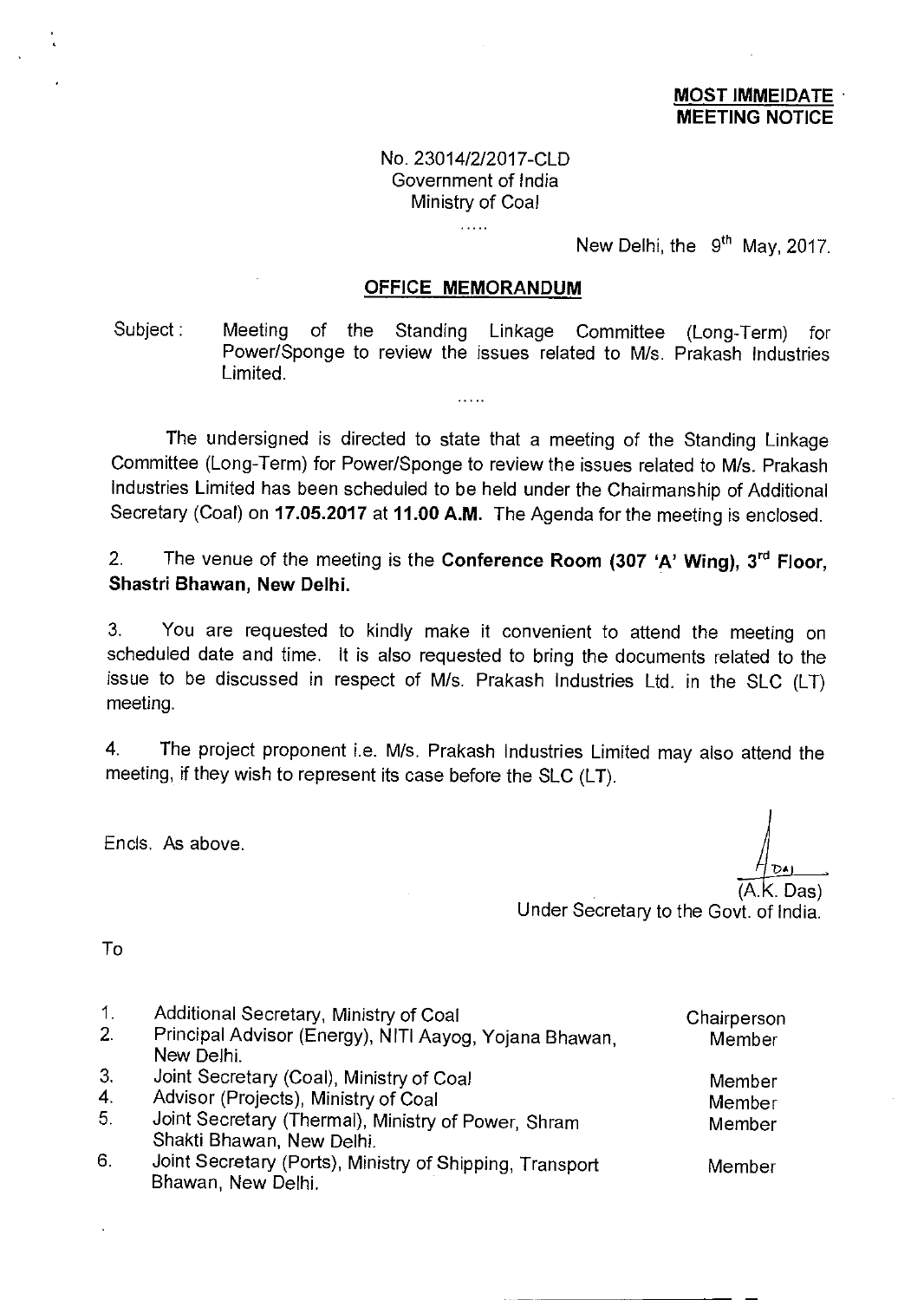| 7.  | Joint Secretary, Ministry of Steel, Udyog Bhawan, New<br>Delhi.                                                                                            | Member          |
|-----|------------------------------------------------------------------------------------------------------------------------------------------------------------|-----------------|
| 8.  | Joint Secretary, Deptt. of Industrial Policy & Promotion, Udyog<br>Bhawan, New Delhi.                                                                      | Member          |
| 9.  | Executive Director TT (F), Railway Board, Room No. 261, Rail<br>Bhawan, New Delhi.                                                                         | Member          |
| 10. | Chairman/Mng.-Director, Coal India Limited, Coal Bhawan,<br>Premise No.-04 MAR, Plot No. AF-III, Action Area-1A, Newtown,<br>Rajarhat, Kolkata - 700 0156. | <b>Member</b>   |
| 11. | Director (Marketing), Coal India Limited, Coal Bhawan,<br>Premise No.-04 MAR, Plot No. AF-III, Action Area-1A, Newtown,<br>Rajarhat, Kolkata - 700 0156.   | Member          |
| 12. | CMDs BCCL, CCL, ECL, MCL, NCL, SECL & WCL                                                                                                                  | Member          |
| 13. | Chairman/Mng.-Director, Central Mine Planning & Design<br>Institute Limited, Gondwana Place, Kanke Road, Ranchi.                                           | <b>Member</b>   |
| 14. | Chairman/Mng.-Director, SCCL, P.O. Kothagudem Collieries,<br>Distt. Khammam, Telangana.                                                                    | Member          |
| 15. | Chairman, Central Electricity Authority, Sewa Bhawan,<br>R.K. Puram, New Delhi.                                                                            | Member          |
| 16. | Chairman, NTPC, SCOPE Complex, Lodi Road, New Delhi.                                                                                                       | Member          |
| 17. | Joint Secretary (RPG), Ministry of Coal                                                                                                                    | Special Invitee |
| 18. | Joint Secretary (VB), Ministry of Coal                                                                                                                     | Special invitee |
| 19. | Director (CBA-I), Ministry of Coal                                                                                                                         | Special invitee |

Copy to :

- (i) Director (Technical), CIL, Kolkata
- (ii) GM (S&M), CIL, Kolkata,
- (iii) GM (S&M), CIL, Delhi.
- (iv) Coal Controller, CCO, Kolkata

Copy also to :

- 1. PS to MoS (I/C) for Power, Coal, NRE and Mines.
- 2. OSD to MOS (I/C) for Coal
- 3. PSO to Secretary (Coal)
- 4. PPS to Addl. Secretary (Coal)
- 5. PPS to JS (RPG)
- 6. PPS to JS (VB)
- 7. PPS to JS (RKS)
- 8. PS to Director (CBA-I)
- 9. PS to Director (CLD)
- 10. CBA-I Section

Copy  $\{\infty$  NIC, Ministry of Coal with a request to place it on the Website of the Ministry for information of all concerned.